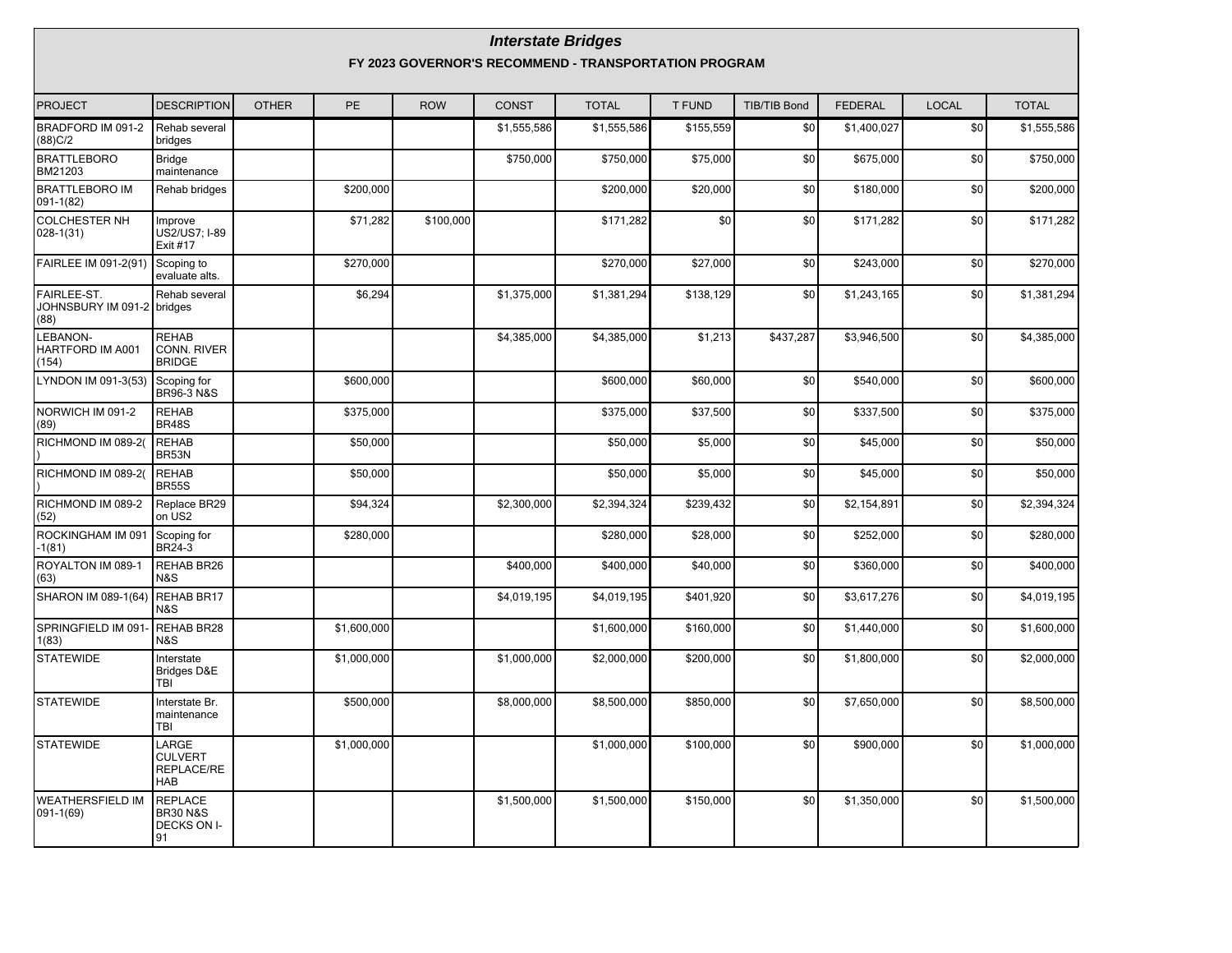|                                         | <b>Interstate Bridges</b><br>FY 2023 GOVERNOR'S RECOMMEND - TRANSPORTATION PROGRAM |              |             |            |              |                            |               |                     |                |                  |              |  |  |  |
|-----------------------------------------|------------------------------------------------------------------------------------|--------------|-------------|------------|--------------|----------------------------|---------------|---------------------|----------------|------------------|--------------|--|--|--|
| <b>PROJECT</b>                          | <b>DESCRIPTION</b>                                                                 | <b>OTHER</b> | <b>PE</b>   | <b>ROW</b> | <b>CONST</b> | <b>TOTAL</b>               | <b>T FUND</b> | <b>TIB/TIB Bond</b> | <b>FEDERAL</b> | <b>LOCAL</b>     | <b>TOTAL</b> |  |  |  |
| <b>IWESTMINSTER IM</b><br>$ 091-1(70) $ | <b>DECK/BEARIN</b><br>GS, BR21N&S<br>ON 1-91                                       |              |             |            | \$5,250,000  | \$5,250,000                | \$0           | \$525,000           | \$4,725,000    | \$0 <sub>l</sub> | \$5,250,000  |  |  |  |
|                                         | <b>TOTAL Interstate Bridges</b>                                                    |              | \$6,096,900 | \$100,000  | \$30,534,781 | \$36,731,681               | \$2,693,753   | \$962,287           | \$33,075,641   | so               | \$36,731,681 |  |  |  |
|                                         |                                                                                    |              |             |            |              | <b>Total Appropriation</b> | \$2,693,753   | \$962,287           | \$33,075,641   | \$0              | \$36,731,681 |  |  |  |
|                                         |                                                                                    |              |             |            |              |                            |               |                     |                |                  |              |  |  |  |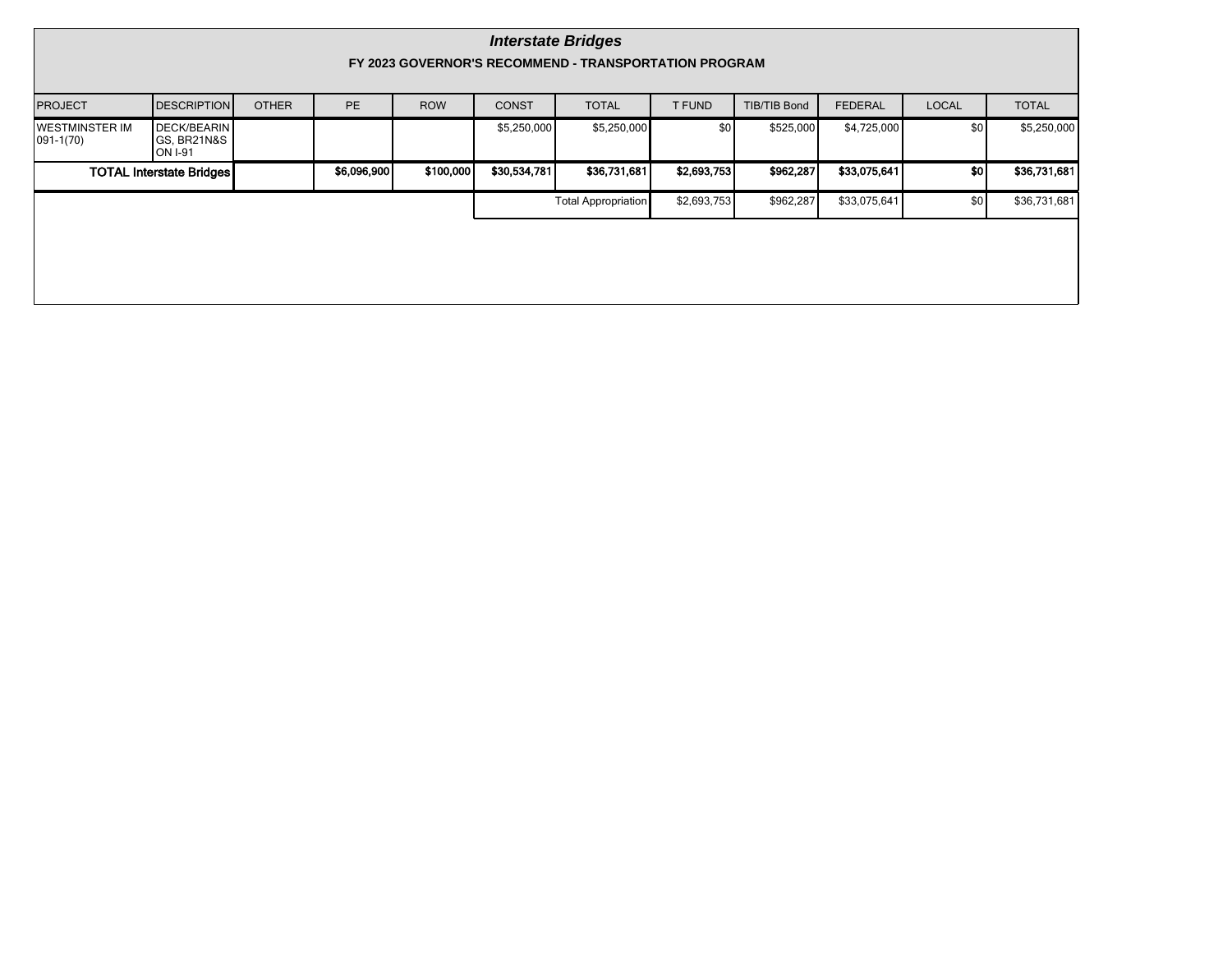# **INTERSTATE BRIDGES**

|              | <b>Estimated</b><br><b>Budget Year</b><br>FY 2023 | <b>Projected</b><br>FY 2024 | Projected<br>FY 2025 | <b>Projected</b><br><b>FY 2026</b> |
|--------------|---------------------------------------------------|-----------------------------|----------------------|------------------------------------|
| <b>PE</b>    | \$6,096,900                                       | \$3,329,533                 | \$1,260,000          | \$1,100,000                        |
| <b>ROW</b>   | \$100,000                                         | \$0                         | \$1,620              | \$0                                |
| <b>CONST</b> | \$30,534,781                                      | \$48,144,273                | \$76,568,734         | \$51,328,868                       |
| <b>OTHER</b> | \$0                                               | \$0                         | \$0                  | \$0                                |
| <b>TOTAL</b> | \$36,731,681                                      | \$51,473,806                | \$77,830,354         | \$52,428,868                       |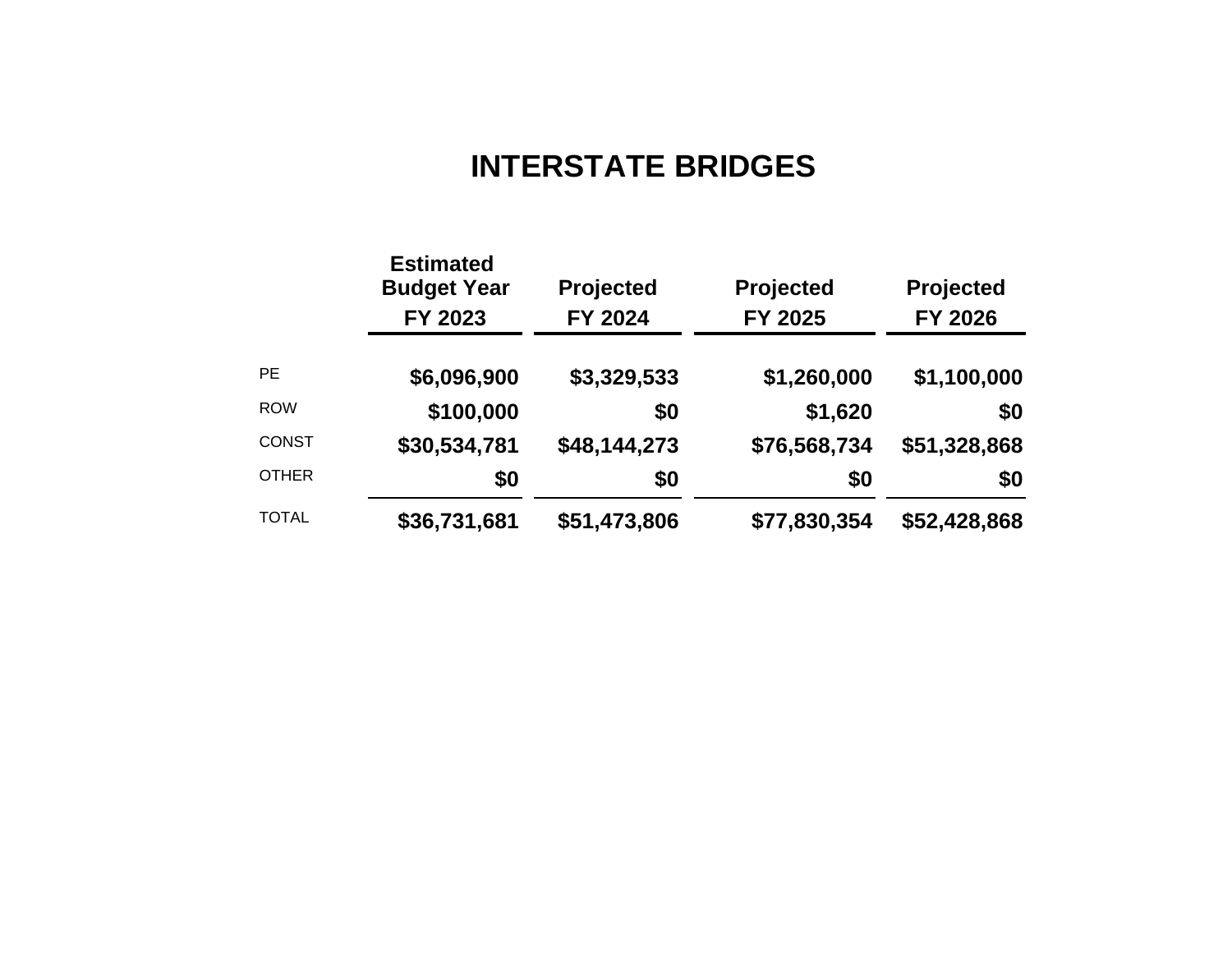| <b>PROJECT INFORMATION</b>                                                | <b>PHASE</b><br><b>AND</b><br><b>FUNDING</b> | <b>ESTIMATED</b><br><b>TOTAL COST</b>             | <b>ACTUAL</b><br><b>EXPENDED</b><br><b>THRU FY 2021</b> | <b>ESTIMATED</b><br><b>CURRENT YEAR   BUDGET YEAR</b><br>FY 2022                                                                                                                                                                       | <b>ESTIMATED</b><br>FY 2023 | <b>PROJECTED</b><br>FY 2024 | <b>PROJECTED</b><br>FY 2025 | <b>PROJECTED</b><br>FY 2026 | <b>ESTIMATED</b><br><b>COST TO</b><br><b>COMPLETE</b> |
|---------------------------------------------------------------------------|----------------------------------------------|---------------------------------------------------|---------------------------------------------------------|----------------------------------------------------------------------------------------------------------------------------------------------------------------------------------------------------------------------------------------|-----------------------------|-----------------------------|-----------------------------|-----------------------------|-------------------------------------------------------|
| <b>INTERSTATE BRIDGES</b>                                                 | PE                                           | $\bf{0}$                                          | 0                                                       | 0                                                                                                                                                                                                                                      | $\Omega$                    | $\bf{0}$                    | 0                           | 0                           |                                                       |
| <b>BRADFORD</b>                                                           | <b>ROW</b>                                   | n                                                 | 0                                                       |                                                                                                                                                                                                                                        |                             |                             | 0                           | ŋ                           |                                                       |
| IM 091-2(88)C/2                                                           | <b>CONST</b>                                 | 3,375,000                                         | 0                                                       | 200,000                                                                                                                                                                                                                                | 1,555,586                   | 1,619,414                   |                             |                             |                                                       |
|                                                                           | <b>OTHER</b>                                 |                                                   | 0                                                       | 0                                                                                                                                                                                                                                      | $\Omega$                    | O                           | Ω                           | ŋ                           | O                                                     |
|                                                                           | <b>TOTAL</b>                                 | 3,375,000                                         | <sup>0</sup>                                            | 200.000                                                                                                                                                                                                                                | 1,555,586                   | 1,619,414                   | $\bf{0}$                    | 0                           | $\bf{0}$                                              |
| Route:<br>$I-91$                                                          | Description:                                 | included are: 58 N/S, 59 N/S, 60 N/S, and 61 N/S. |                                                         | Rehabilitation of eight bridges, including pavement and minor deck repairs for several bridges located on I-91 in Bradford. The bridges                                                                                                |                             |                             |                             |                             |                                                       |
| YearAdded: 2022<br>Project Manager:<br><b>Gary Sweeny</b><br>802-917-8554 | <b>Comments:</b>                             |                                                   |                                                         |                                                                                                                                                                                                                                        |                             |                             |                             |                             |                                                       |
| <b>INTERSTATE BRIDGES</b>                                                 | <b>PE</b>                                    | 452,037                                           | 62,243                                                  | 114,794                                                                                                                                                                                                                                | 200,000                     | 75,000                      | 0                           | 0                           |                                                       |
| <b>BRATTLEBORO</b>                                                        | <b>ROW</b>                                   |                                                   | 0                                                       | o                                                                                                                                                                                                                                      | n                           | $\bf{0}$                    | 0                           | 0                           |                                                       |
| IM 091-1(82)                                                              | CONST                                        | 8,400,000                                         | 0                                                       |                                                                                                                                                                                                                                        |                             | 750,000                     | 7,150,000                   | 500,000                     |                                                       |
|                                                                           | <b>OTHER</b>                                 |                                                   | 0                                                       |                                                                                                                                                                                                                                        |                             | $\bf{0}$                    | 0                           | $\bf{0}$                    | 0                                                     |
|                                                                           | <b>TOTAL</b>                                 | 8,852,037                                         | 62,243                                                  | 114,794                                                                                                                                                                                                                                | 200,000                     | 825,000                     | 7,150,000                   | 500,000                     | $\bf{0}$                                              |
| Route:<br>$I-91$<br>YearAdded: 2021<br>Project Manager:                   | <b>Comments:</b>                             |                                                   |                                                         | Description: Rehabilitation of Bridges 4N&S located on I-91 at exit #1 in Brattleboro crossing US-5 (Canal street).                                                                                                                    |                             |                             |                             |                             |                                                       |
| Robert Klinefelter<br>802-595-4403                                        |                                              |                                                   |                                                         |                                                                                                                                                                                                                                        |                             |                             |                             |                             |                                                       |
| <b>INTERSTATE BRIDGES</b>                                                 | PE                                           | 2,300,000                                         | 1,828,718                                               | 400,000                                                                                                                                                                                                                                | 71,282                      | 0                           | $\overline{0}$              | $\overline{0}$              |                                                       |
| <b>COLCHESTER</b>                                                         | <b>ROW</b>                                   | 600,000                                           | 48,571                                                  | 451,429                                                                                                                                                                                                                                | 100,000                     | 0                           | 0                           |                             |                                                       |
| NH 028-1(31)                                                              | <b>CONST</b>                                 | 25,188,272                                        | 0                                                       |                                                                                                                                                                                                                                        | $\Omega$                    | 4,000,000                   | 16,800,000                  | 4,388,272                   |                                                       |
|                                                                           | <b>OTHER</b>                                 | $\bf{0}$                                          | 0                                                       |                                                                                                                                                                                                                                        |                             | $\bf{0}$                    | 0                           | 0                           | $\mathbf 0$                                           |
|                                                                           | <b>TOTAL</b>                                 | 28,088,272                                        | 1,877,289                                               | 851,429                                                                                                                                                                                                                                | 171,282                     | 4,000,000                   | 16,800,000                  | 4,388,272                   | $\Omega$                                              |
| Route:<br>$US-7$                                                          |                                              |                                                   |                                                         | Description: Project is for improvements to the US Route 2 and US Route 7 intersection and the US Route 2 and Interstate 89 Exit 17 intersections.<br>Project also includes bridge replacement and corresponding roadway improvements. |                             |                             |                             |                             |                                                       |
| YearAdded: 2016<br>Project Manager:<br>Patricia Coburn<br>802-224-6667    | <b>Comments:</b>                             |                                                   |                                                         |                                                                                                                                                                                                                                        |                             |                             |                             |                             |                                                       |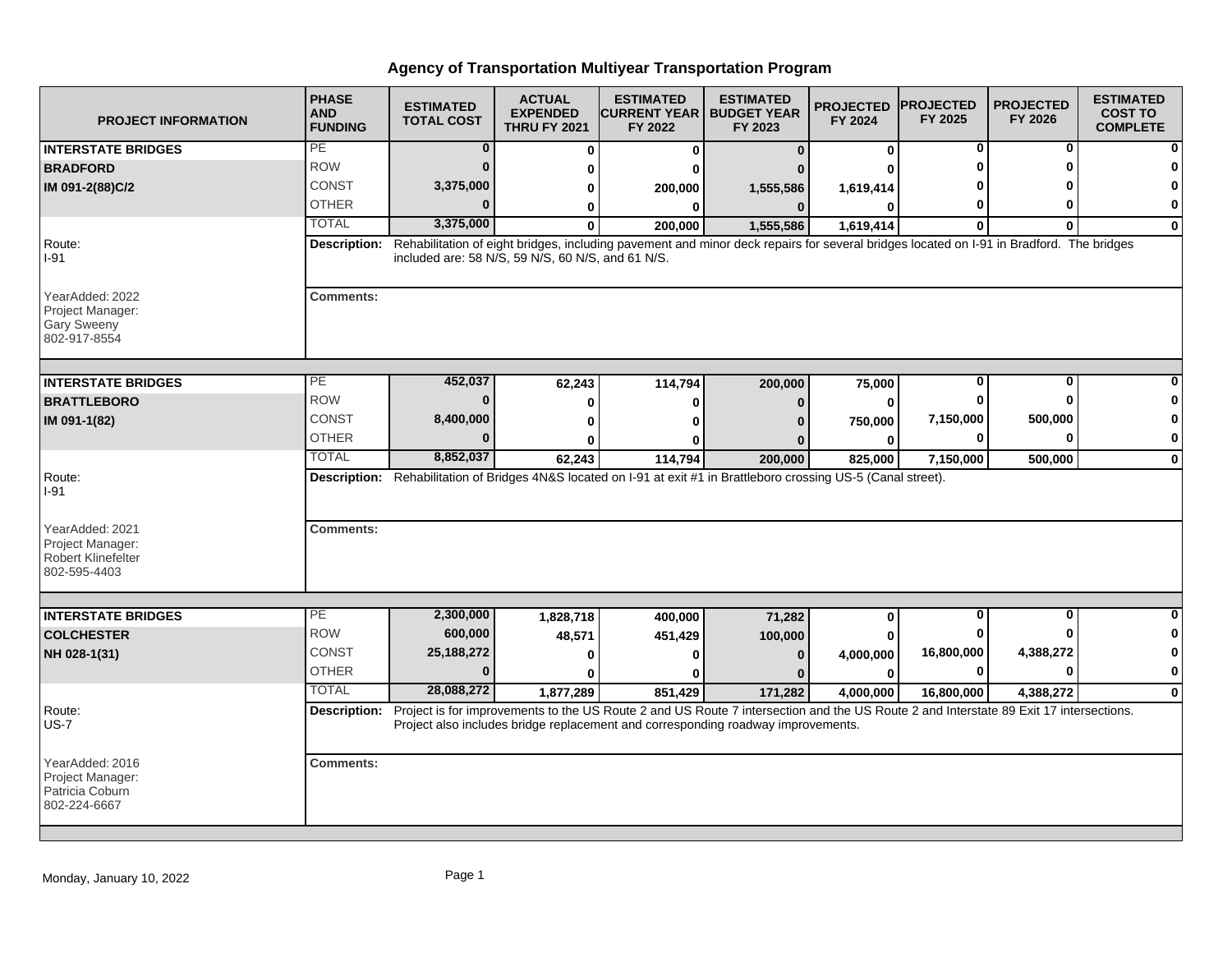| <b>PROJECT INFORMATION</b>                                                | <b>PHASE</b><br><b>AND</b><br><b>FUNDING</b> | <b>ESTIMATED</b><br><b>TOTAL COST</b> | <b>ACTUAL</b><br><b>EXPENDED</b><br><b>THRU FY 2021</b> | <b>ESTIMATED</b><br><b>CURRENT YEAR   BUDGET YEAR</b><br>FY 2022                                                                                          | <b>ESTIMATED</b><br>FY 2023 | <b>PROJECTED</b><br>FY 2024 | <b>PROJECTED</b><br>FY 2025 | <b>PROJECTED</b><br>FY 2026 | <b>ESTIMATED</b><br><b>COST TO</b><br><b>COMPLETE</b> |
|---------------------------------------------------------------------------|----------------------------------------------|---------------------------------------|---------------------------------------------------------|-----------------------------------------------------------------------------------------------------------------------------------------------------------|-----------------------------|-----------------------------|-----------------------------|-----------------------------|-------------------------------------------------------|
| <b>INTERSTATE BRIDGES</b>                                                 | PE                                           | 740,000                               | 10,596                                                  | 69,404                                                                                                                                                    | 270,000                     | 230,000                     | 160,000                     | 0                           |                                                       |
| <b>FAIRLEE</b>                                                            | <b>ROW</b>                                   | $\bf{0}$                              | 0                                                       |                                                                                                                                                           |                             | 0                           | $\bf{0}$                    | 0                           |                                                       |
| IM 091-2(91)                                                              | <b>CONST</b>                                 | 4,775,000                             | 0                                                       | 0                                                                                                                                                         |                             | 0                           | 1,000,000                   | 3,775,000                   |                                                       |
|                                                                           | <b>OTHER</b>                                 | $\bf{0}$                              | U                                                       | 0                                                                                                                                                         |                             |                             | 0                           | 0                           | 0                                                     |
|                                                                           | <b>TOTAL</b>                                 | 5,515,000                             | 10,596                                                  | 69.404                                                                                                                                                    | 270.000                     | 230,000                     | 1,160,000                   | 3,775,000                   | $\bf{0}$                                              |
| Route:<br>I-91                                                            |                                              |                                       |                                                         | Description: Scoping to evaluate alternatives for bridges 55-2 and 55-3 located under I-91 in Fairlee.                                                    |                             |                             |                             |                             |                                                       |
| YearAdded: 2023<br>Project Manager:<br>Laura Stone<br>802-917-4996        | <b>Comments:</b>                             |                                       |                                                         |                                                                                                                                                           |                             |                             |                             |                             |                                                       |
| <b>INTERSTATE BRIDGES</b>                                                 | $\overline{PE}$                              | 408,024                               | 269,730                                                 | 132,000                                                                                                                                                   | 6,294                       | $\bf{0}$                    | $\bf{0}$                    | $\bf{0}$                    |                                                       |
| <b>FAIRLEE-ST. JOHNSBURY</b>                                              | <b>ROW</b>                                   | $\bf{0}$                              | 0                                                       | $\bf{0}$                                                                                                                                                  |                             | U                           | Λ                           | ŋ                           |                                                       |
| IM 091-2(88)                                                              | CONST                                        | 3,175,000                             | 0                                                       | 200,000                                                                                                                                                   | 1,375,000                   | 1,600,000                   |                             |                             |                                                       |
|                                                                           | <b>OTHER</b>                                 | $\bf{0}$                              |                                                         |                                                                                                                                                           |                             | ŋ                           | 0                           | 0                           | 0                                                     |
|                                                                           | <b>TOTAL</b>                                 | 3,583,024                             | 269,730                                                 | 332,000                                                                                                                                                   | 1,381,294                   | 1,600,000                   | $\mathbf{0}$                | $\mathbf{0}$                | $\bf{0}$                                              |
| Route:<br>I-91                                                            |                                              | between Fairlee and St. Johnsbury.    |                                                         | Description: Rehabilitation of several bridges, incl. pavement and and minor deck repairs for several bridges (northbound and southbound) located on I-91 |                             |                             |                             |                             |                                                       |
| YearAdded: 2021<br>Project Manager:<br><b>Gary Sweeny</b><br>802-917-8554 | <b>Comments:</b>                             |                                       |                                                         |                                                                                                                                                           |                             |                             |                             |                             |                                                       |
| <b>INTERSTATE BRIDGES</b>                                                 | PE                                           | 800,698                               |                                                         | $\mathbf{0}$                                                                                                                                              | $\bf{0}$                    |                             | $\bf{0}$                    | $\mathbf{0}$                | $\bf{0}$                                              |
| <b>LEBANON-HARTFORD</b>                                                   | <b>ROW</b>                                   | 140,000                               | 800,698                                                 |                                                                                                                                                           |                             | $\bf{0}$                    | o                           | ŋ                           | 0                                                     |
|                                                                           | <b>CONST</b>                                 | 15,437,055                            | 29,494                                                  | 110,506                                                                                                                                                   |                             |                             | 40,434                      | ŋ                           |                                                       |
| IM A001(154)                                                              | <b>OTHER</b>                                 | $\bf{0}$                              | 2,011,621<br>$\bf{0}$                                   | 5,000,000<br>$\bf{0}$                                                                                                                                     | 4,385,000<br>$\mathbf{0}$   | 4,000,000<br>O              | 0                           | 0                           | 0                                                     |
|                                                                           | <b>TOTAL</b>                                 | 16,377,753                            | 2,841,813                                               | 5,110,506                                                                                                                                                 | 4,385,000                   | 4.000.000                   | 40,434                      | $\mathbf{0}$                |                                                       |
| Route:<br>I-89                                                            |                                              | NUMBERS 044/103 AND 044/104.          |                                                         | Description: REHABILITATION AND WIDENING OF I-89 BRIDGES SHARED WITH NEW HAMPSHIRE, OVER THE CONNECTICUT RIVER. NH BRIDGE                                 |                             |                             |                             |                             |                                                       |
| YearAdded: 2012<br>Project Manager:<br>Jonathan Griffin<br>802-595-0054   | <b>Comments:</b>                             |                                       |                                                         |                                                                                                                                                           |                             |                             |                             |                             |                                                       |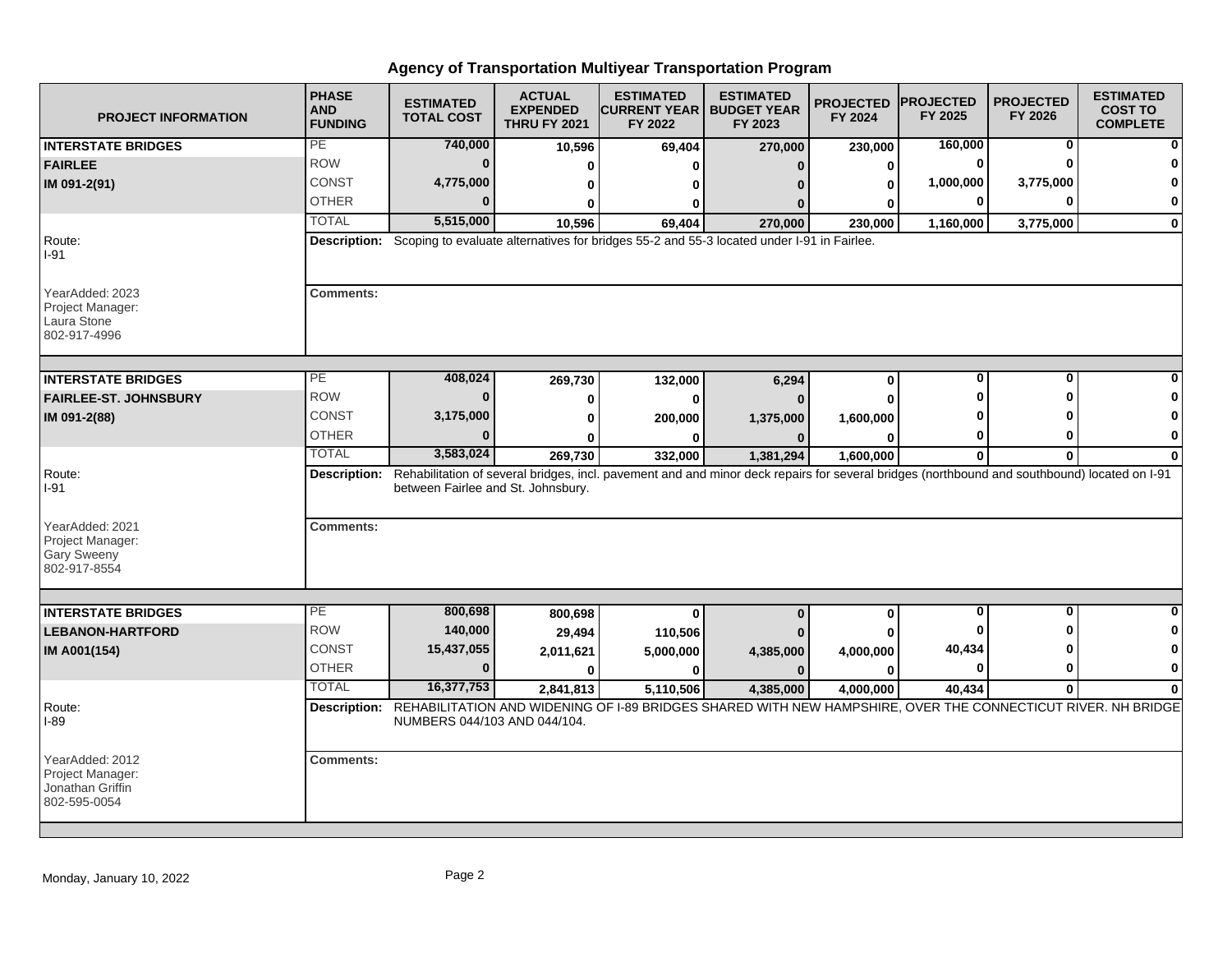| <b>PROJECT INFORMATION</b>                                                      | <b>PHASE</b><br><b>AND</b><br><b>FUNDING</b> | <b>ESTIMATED</b><br><b>TOTAL COST</b> | <b>ACTUAL</b><br><b>EXPENDED</b><br><b>THRU FY 2021</b> | <b>ESTIMATED</b><br><b>CURRENT YEAR   BUDGET YEAR</b><br>FY 2022                                         | <b>ESTIMATED</b><br>FY 2023 | <b>PROJECTED</b><br>FY 2024 | <b>PROJECTED</b><br>FY 2025 | <b>PROJECTED</b><br>FY 2026 | <b>ESTIMATED</b><br><b>COST TO</b><br><b>COMPLETE</b> |
|---------------------------------------------------------------------------------|----------------------------------------------|---------------------------------------|---------------------------------------------------------|----------------------------------------------------------------------------------------------------------|-----------------------------|-----------------------------|-----------------------------|-----------------------------|-------------------------------------------------------|
| <b>INTERSTATE BRIDGES</b>                                                       | PE                                           | 1,485,000                             | 27,032                                                  | 462,968                                                                                                  | 600,000                     | 395,000                     | 0                           | $\mathbf 0$                 |                                                       |
| <b>LYNDON</b>                                                                   | <b>ROW</b>                                   | $\bf{0}$                              | 0                                                       | ŋ                                                                                                        | 0                           | 0                           | $\bf{0}$                    | 0                           |                                                       |
| IM 091-3(53)                                                                    | <b>CONST</b>                                 | 17,350,000                            | 0                                                       | 0                                                                                                        | 0                           | 4,000,000                   | 8,000,000                   | 5,350,000                   |                                                       |
|                                                                                 | <b>OTHER</b>                                 | $\bf{0}$                              | U                                                       | 0                                                                                                        |                             | $\bf{0}$                    | 0                           | 0                           | 0                                                     |
|                                                                                 | <b>TOTAL</b>                                 | 18,835,000                            | 27,032                                                  | 462,968                                                                                                  | 600,000                     | 4,395,000                   | 8,000,000                   | 5,350,000                   | $\bf{0}$                                              |
| Route:<br>I-91                                                                  |                                              |                                       |                                                         | Description: Scoping project for potential BUILD grant of I-91 large culverts in Lyndon 96-3N and 96-3S. |                             |                             |                             |                             |                                                       |
| YearAdded: 2021<br>Project Manager:<br>Thilliyar Mahendraratnam<br>802-917-2758 | <b>Comments:</b>                             |                                       |                                                         |                                                                                                          |                             |                             |                             |                             |                                                       |
| <b>INTERSTATE BRIDGES</b>                                                       | $\overline{PE}$                              | 712,513                               | 37,980                                                  | 250,000                                                                                                  | 375,000                     | 49,533                      | 0                           | $\bf{0}$                    |                                                       |
| <b>NORWICH</b>                                                                  | <b>ROW</b>                                   | $\bf{0}$                              | 0                                                       | 0                                                                                                        | $\Omega$                    | $\bf{0}$                    | O                           | <sup>0</sup>                |                                                       |
| IM 091-2(89)                                                                    | CONST                                        | 3,563,446                             | 0                                                       | 0                                                                                                        |                             | 580,000                     | 2,300,850                   | 682,596                     | n                                                     |
|                                                                                 | <b>OTHER</b>                                 | $\bf{0}$                              |                                                         |                                                                                                          |                             | 0                           | 0                           | $\bf{0}$                    | 0                                                     |
|                                                                                 | <b>TOTAL</b>                                 | 4,275,959                             | 37,980                                                  | 250,000                                                                                                  | 375,000                     | 629,533                     | 2,300,850                   | 682,596                     | $\mathbf 0$                                           |
| Route:<br>I-91                                                                  |                                              |                                       |                                                         | Description: SCOPING TO EVALUATE ALTERNATIVES FOR BRIDGE NO. 48 N&S ON I-91 IN NORWICH, OVER VT10A.      |                             |                             |                             |                             |                                                       |
| YearAdded: 2014<br>Project Manager:<br>Gary Laroche<br>802-917-8514             | <b>Comments:</b>                             |                                       |                                                         |                                                                                                          |                             |                             |                             |                             |                                                       |
| <b>INTERSTATE BRIDGES</b>                                                       | PE                                           | 641,632                               | 317,308                                                 | 230,000                                                                                                  | 94,324                      | $\bf{0}$                    | $\mathbf 0$                 | $\mathbf{0}$                | $\bf{0}$                                              |
| <b>RICHMOND</b>                                                                 | <b>ROW</b>                                   | 85,000                                | 0                                                       | 85,000                                                                                                   |                             | U                           | O                           | O                           | 0                                                     |
| IM 089-2(52)                                                                    | <b>CONST</b>                                 | 12,000,000                            | 0                                                       | 0                                                                                                        | 2,300,000                   | 4,430,240                   | 5,269,760                   | ŋ                           | 0                                                     |
|                                                                                 | <b>OTHER</b>                                 | $\bf{0}$                              | $\mathbf{0}$                                            | 0                                                                                                        | $\Omega$                    | $\bf{0}$                    | 0                           | 0                           | $\mathbf 0$                                           |
|                                                                                 | <b>TOTAL</b>                                 | 12,726,632                            | 317,308                                                 | 315,000                                                                                                  | 2,394,324                   | 4,430,240                   | 5,269,760                   | $\mathbf{0}$                | $\mathbf{0}$                                          |
| Route:<br>$US-2$                                                                |                                              |                                       |                                                         | Description: Replacement of Bridge no. 29 on US-2 in Richmond over I-89.                                 |                             |                             |                             |                             |                                                       |
| YearAdded: 2018<br>Project Manager:<br>Carolyn Cota<br>802-917-4891             | <b>Comments:</b>                             |                                       |                                                         |                                                                                                          |                             |                             |                             |                             |                                                       |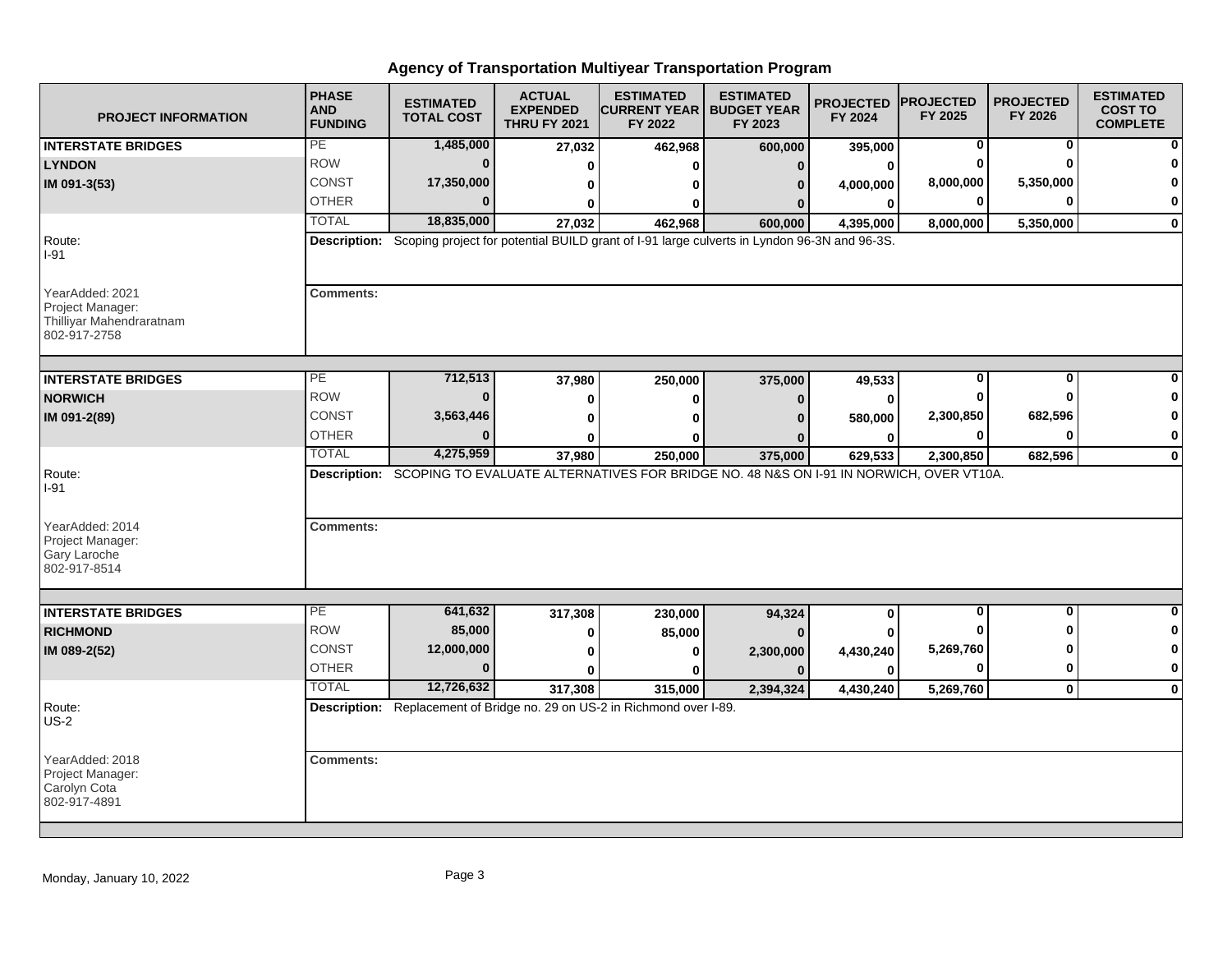| <b>PROJECT INFORMATION</b>                                                | <b>PHASE</b><br><b>AND</b><br><b>FUNDING</b> | <b>ESTIMATED</b><br><b>TOTAL COST</b> | <b>ACTUAL</b><br><b>EXPENDED</b><br><b>THRU FY 2021</b> | <b>ESTIMATED</b><br><b>CURRENT YEAR   BUDGET YEAR</b><br>FY 2022                                 | <b>ESTIMATED</b><br>FY 2023 | <b>PROJECTED</b><br>FY 2024 | <b>PROJECTED</b><br>FY 2025 | <b>PROJECTED</b><br>FY 2026 | <b>ESTIMATED</b><br><b>COST TO</b><br><b>COMPLETE</b> |
|---------------------------------------------------------------------------|----------------------------------------------|---------------------------------------|---------------------------------------------------------|--------------------------------------------------------------------------------------------------|-----------------------------|-----------------------------|-----------------------------|-----------------------------|-------------------------------------------------------|
| <b>INTERSTATE BRIDGES</b>                                                 | PE                                           | 705,000                               | 21,153                                                  | 273,847                                                                                          | 280,000                     | 130,000                     | 0                           | 0                           |                                                       |
| <b>ROCKINGHAM</b>                                                         | <b>ROW</b>                                   | $\bf{0}$                              | ŋ                                                       | U                                                                                                | $\Omega$                    | $\bf{0}$                    | 0                           | O                           |                                                       |
| IM 091-1(81)                                                              | CONST                                        | 8,133,000                             | 0                                                       | ŋ                                                                                                | $\bf{0}$                    | 2,000,000                   | 4,000,000                   | 2,133,000                   |                                                       |
|                                                                           | <b>OTHER</b>                                 | $\Omega$                              | 0                                                       | 0                                                                                                |                             | $\bf{0}$                    | 0                           | 0                           | 0                                                     |
|                                                                           | <b>TOTAL</b>                                 | 8,838,000                             | 21,153                                                  | 273,847                                                                                          | 280,000                     | 2,130,000                   | 4,000,000                   | 2,133,000                   | $\mathbf 0$                                           |
| Route:<br>$I-91$                                                          |                                              |                                       |                                                         | Description: Scoping project for potential BUILD grant of I-91 large culvert in Rockingham 24-3. |                             |                             |                             |                             |                                                       |
| YearAdded: 2021<br>Project Manager:<br>Jonathan Griffin<br>802-595-0054   | <b>Comments:</b>                             |                                       |                                                         |                                                                                                  |                             |                             |                             |                             |                                                       |
| <b>INTERSTATE BRIDGES</b>                                                 | PE                                           | 709,245                               | 566,399                                                 | 142,846                                                                                          | $\bf{0}$                    | $\bf{0}$                    | $\bf{0}$                    | $\bf{0}$                    |                                                       |
| <b>ROYALTON</b>                                                           | <b>ROW</b>                                   | 15,000                                | 13,381                                                  | $\bf{0}$                                                                                         |                             | $\bf{0}$                    | 1,620                       | ŋ                           |                                                       |
| IM 089-1(63)                                                              | <b>CONST</b>                                 | 23,032,450                            | $\bf{0}$                                                | U                                                                                                | 400,000                     | 10,853,000                  | 11,779,450                  |                             | O                                                     |
|                                                                           | <b>OTHER</b>                                 | $\bf{0}$                              |                                                         | ŋ                                                                                                | $\Omega$                    | $\bf{0}$                    | 0                           | 0                           | 0                                                     |
|                                                                           | <b>TOTAL</b>                                 | 23,756,695                            | 579,779                                                 | 142,846                                                                                          | 400,000                     | 10,853,000                  | 11,781,070                  | $\mathbf{0}$                | $\mathbf 0$                                           |
| Route:<br><b>I-89</b>                                                     |                                              |                                       |                                                         | Description: REHAB BR26 N&S ON I-89, OVER VT107, NECR AND THE WHITE RIVER.                       |                             |                             |                             |                             |                                                       |
| YearAdded: 2014<br>Project Manager:<br><b>Gary Sweeny</b><br>802-917-8554 | <b>Comments:</b>                             |                                       |                                                         |                                                                                                  |                             |                             |                             |                             |                                                       |
| <b>INTERSTATE BRIDGES</b>                                                 | PE                                           | 417,280                               |                                                         |                                                                                                  |                             |                             | 0                           | 0                           | $\bf{0}$                                              |
| <b>SHARON</b>                                                             | <b>ROW</b>                                   | $\bf{0}$                              | 403,885                                                 | 13,396<br>$\bf{0}$                                                                               | $\bf{0}$                    | $\bf{0}$                    | ŋ                           | ŋ                           | 0                                                     |
| IM 089-1(64)                                                              | <b>CONST</b>                                 | 10,518,195                            | 2,159,532                                               | 4,339,468                                                                                        | 4,019,195                   | 0                           | O                           | ŋ                           | 0                                                     |
|                                                                           | <b>OTHER</b>                                 | $\Omega$                              | <sup>0</sup>                                            | <sup>0</sup>                                                                                     |                             | 0                           | $\mathbf 0$                 | $\bf{0}$                    | $\mathbf 0$                                           |
|                                                                           | <b>TOTAL</b>                                 | 10,935,475                            | 2,563,417                                               | 4,352,864                                                                                        | 4,019,195                   | $\mathbf 0$                 | $\mathbf 0$                 | $\mathbf 0$                 | $\mathbf 0$                                           |
| Route:<br>I-89                                                            |                                              |                                       |                                                         | Description: REHABILITATE BRIDGE NO. 17N&S ON I-89 IN SHARON, OVER VT14 AND THE WHITE RIVER.     |                             |                             |                             |                             |                                                       |
| YearAdded: 2014<br>Project Manager:<br><b>Gary Sweeny</b><br>802-917-8554 | <b>Comments:</b>                             |                                       |                                                         |                                                                                                  |                             |                             |                             |                             |                                                       |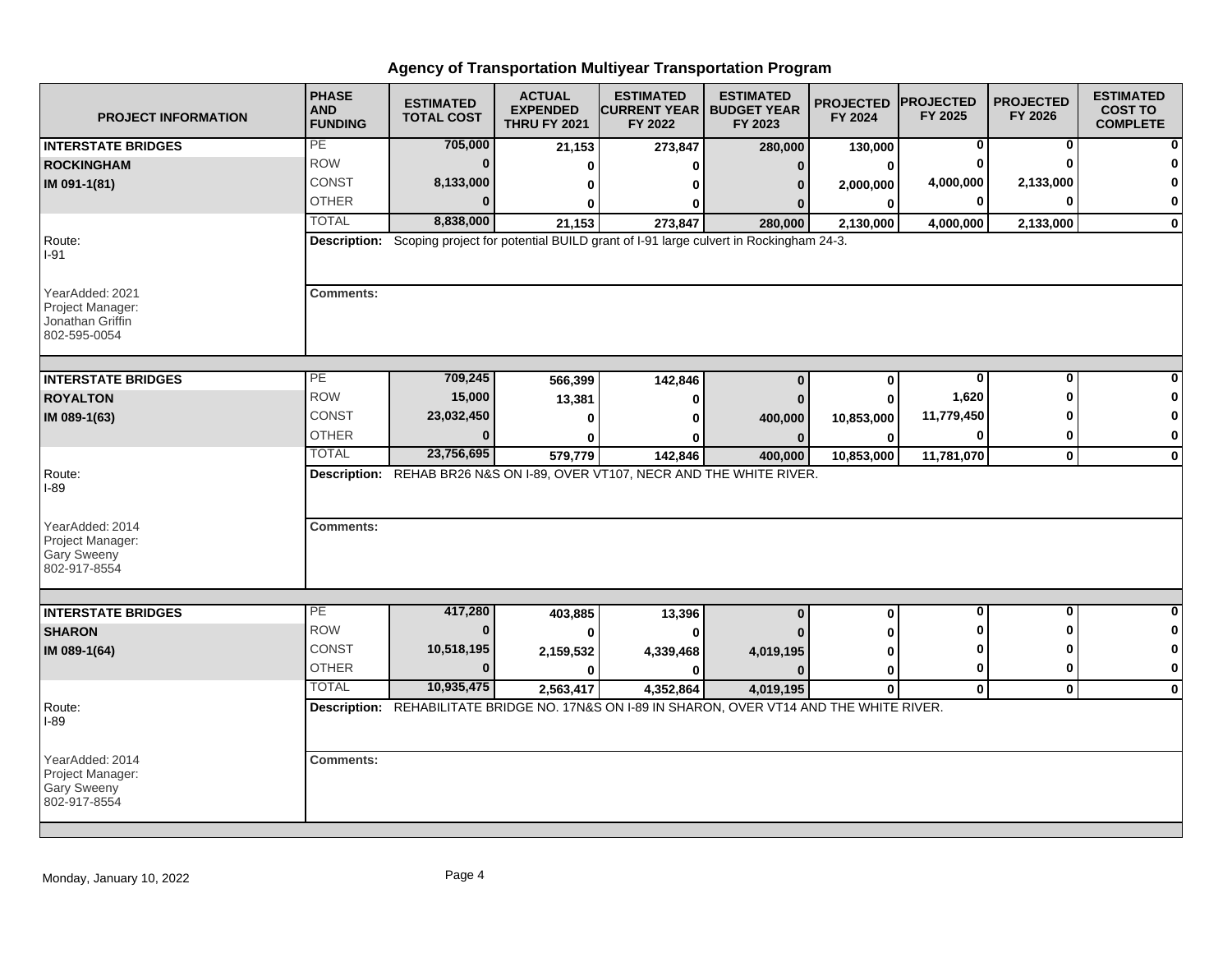| <b>PROJECT INFORMATION</b>                                                      | <b>PHASE</b><br><b>AND</b><br><b>FUNDING</b> | <b>ESTIMATED</b><br><b>TOTAL COST</b>   | <b>ACTUAL</b><br><b>EXPENDED</b><br><b>THRU FY 2021</b> | <b>ESTIMATED</b><br><b>ICURRENT YEAR   BUDGET YEAR</b><br>FY 2022                                               | <b>ESTIMATED</b><br>FY 2023 | <b>PROJECTED</b><br>FY 2024 | <b>PROJECTED</b><br>FY 2025 | <b>PROJECTED</b><br>FY 2026 | <b>ESTIMATED</b><br><b>COST TO</b><br><b>COMPLETE</b> |
|---------------------------------------------------------------------------------|----------------------------------------------|-----------------------------------------|---------------------------------------------------------|-----------------------------------------------------------------------------------------------------------------|-----------------------------|-----------------------------|-----------------------------|-----------------------------|-------------------------------------------------------|
| <b>INTERSTATE BRIDGES</b>                                                       | PE                                           | 3,500,000                               | 36,167                                                  | 513,833                                                                                                         | 1,600,000                   | 1,350,000                   | 0                           | 0                           |                                                       |
| <b>SPRINGFIELD</b>                                                              | <b>ROW</b>                                   | $\bf{0}$                                | 0                                                       |                                                                                                                 |                             | 0                           |                             | 0                           |                                                       |
| IM 091-1(83)                                                                    | <b>CONST</b>                                 | 27,000,000                              | 0                                                       |                                                                                                                 |                             | 0                           | 11,000,000                  | 11,000,000                  | 5,000,000                                             |
|                                                                                 | <b>OTHER</b>                                 |                                         | U                                                       |                                                                                                                 |                             |                             | 0                           | 0                           |                                                       |
|                                                                                 | <b>TOTAL</b>                                 | 30,500,000                              | 36,167                                                  | 513,833                                                                                                         | 1,600,000                   | 1,350,000                   | 11,000,000                  | 11,000,000                  | 5,000,000                                             |
| Route:<br>$I-91$                                                                |                                              |                                         |                                                         | Description: SCOPING TO EVALUATE ALTERNATIVES FOR BRIDGE NOS. 26 N&S, 27 N&S AND 28 N&S ON 1-91 IN SPRINGFIELD. |                             |                             |                             |                             |                                                       |
| YearAdded: 2014<br>Project Manager:<br>Jonathan Griffin<br>802-595-0054         | <b>Comments:</b>                             |                                         |                                                         |                                                                                                                 |                             |                             |                             |                             |                                                       |
| <b>INTERSTATE BRIDGES</b>                                                       | PE                                           | 1,200,000                               | 0                                                       | 50,000                                                                                                          | 1,000,000                   | 50,000                      | 50,000                      | 50,000                      |                                                       |
| <b>STATEWIDE</b>                                                                | <b>ROW</b>                                   | $\bf{0}$                                | 0                                                       | 0                                                                                                               | n                           | 0                           | 0                           | $\bf{0}$                    |                                                       |
|                                                                                 | CONST                                        | 19,000,000                              | 0                                                       |                                                                                                                 |                             | 2,000,000                   | 2,000,000                   | 15,000,000                  | n                                                     |
|                                                                                 | <b>OTHER</b>                                 | $\bf{0}$                                | 0                                                       |                                                                                                                 |                             | 0                           | 0                           | 0                           | 0                                                     |
|                                                                                 | <b>TOTAL</b>                                 | 20,200,000                              | $\bf{0}$                                                | 50,000                                                                                                          | 1,000,000                   | 2,050,000                   | 2,050,000                   | 15,050,000                  | $\mathbf 0$                                           |
| Route:<br>YearAdded: 2007<br>Project Manager:<br>Pamela Thurber<br>802-595-2270 | <b>Comments:</b>                             |                                         |                                                         | Description: PROJECT IS FOR REPLACEMENT OF LARGE CULVERTS ON THE INTERSTATE SYSTEM.                             |                             |                             |                             |                             |                                                       |
|                                                                                 |                                              |                                         |                                                         |                                                                                                                 |                             |                             |                             |                             |                                                       |
| <b>INTERSTATE BRIDGES</b>                                                       | PE                                           | 748,606                                 | 0                                                       | 98,606                                                                                                          | 500,000                     | 50,000                      | 50,000                      | 50,000                      | $\bf{0}$                                              |
| <b>STATEWIDE</b>                                                                | <b>ROW</b>                                   | $\bf{0}$                                | 0                                                       | ŋ                                                                                                               |                             | $\bf{0}$                    | 0                           | $\bf{0}$                    | 0                                                     |
|                                                                                 | <b>CONST</b>                                 | 29,349,197                              | 0                                                       | 3,599,197                                                                                                       | 8,750,000                   | 5,000,000                   | 5,000,000                   | 7,000,000                   | 0                                                     |
|                                                                                 | <b>OTHER</b>                                 | $\Omega$                                | $\bf{0}$                                                | ŋ                                                                                                               |                             | $\bf{0}$                    | 0                           | 0                           | 0                                                     |
|                                                                                 | <b>TOTAL</b>                                 | 30,097,803                              | $\mathbf{0}$                                            | 3,697,803                                                                                                       | 9,250,000                   | 5,050,000                   | 5,050,000                   | 7,050,000                   | $\mathbf{0}$                                          |
| Route:                                                                          |                                              | <b>Description: BRIDGE MAINTENANCE.</b> |                                                         |                                                                                                                 |                             |                             |                             |                             |                                                       |
|                                                                                 |                                              |                                         |                                                         |                                                                                                                 |                             |                             |                             |                             |                                                       |
| YearAdded: 2008<br>Project Manager:<br>Pamela Thurber<br>802-595-2270           | <b>Comments:</b>                             |                                         |                                                         |                                                                                                                 |                             |                             |                             |                             |                                                       |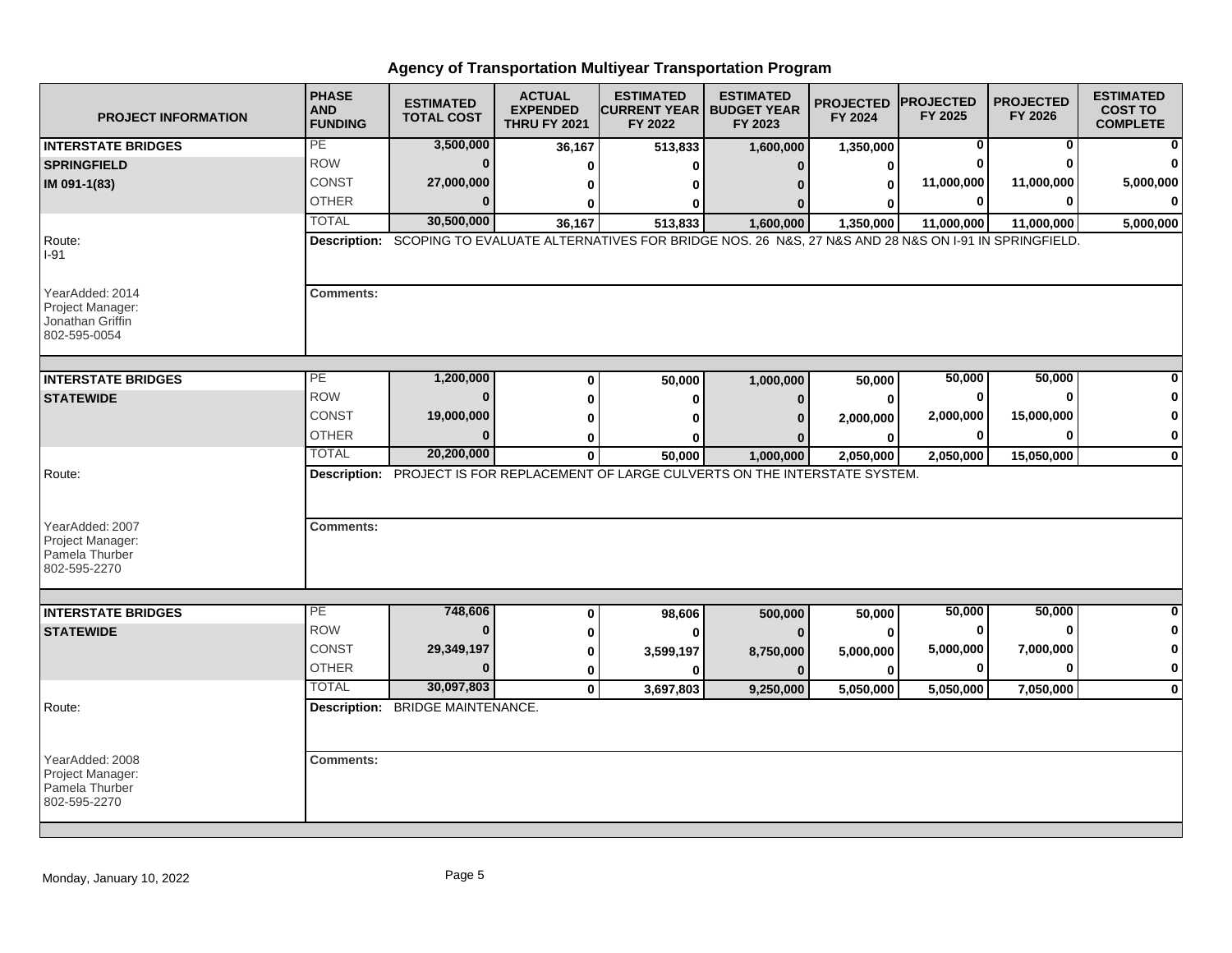| <b>PROJECT INFORMATION</b>                                                     | <b>PHASE</b><br><b>AND</b><br><b>FUNDING</b> | <b>ESTIMATED</b><br><b>TOTAL COST</b> | <b>ACTUAL</b><br><b>EXPENDED</b><br><b>THRU FY 2021</b> | <b>ESTIMATED</b><br><b>CURRENT YEAR   BUDGET YEAR</b><br>FY 2022 | <b>ESTIMATED</b><br>FY 2023                                                                                             | <b>PROJECTED</b><br>FY 2024 | <b>IPROJECTED</b><br>FY 2025 | <b>PROJECTED</b><br>FY 2026 | <b>ESTIMATED</b><br><b>COST TO</b><br><b>COMPLETE</b> |
|--------------------------------------------------------------------------------|----------------------------------------------|---------------------------------------|---------------------------------------------------------|------------------------------------------------------------------|-------------------------------------------------------------------------------------------------------------------------|-----------------------------|------------------------------|-----------------------------|-------------------------------------------------------|
| <b>INTERSTATE BRIDGES</b>                                                      | PE                                           | 4,150,000                             | $\Omega$                                                | 150,000                                                          | 1,000,000                                                                                                               | 1,000,000                   | 1,000,000                    | 1,000,000                   |                                                       |
| <b>STATEWIDE</b>                                                               | <b>ROW</b>                                   | $\Omega$                              | ŋ                                                       | o                                                                |                                                                                                                         | 0                           | 0                            | $\mathbf{0}$                |                                                       |
|                                                                                | CONST                                        | 5,500,000                             | 0                                                       | ŋ                                                                | 1,000,000                                                                                                               | 1,500,000                   | 1,500,000                    | 1,500,000                   |                                                       |
|                                                                                | <b>OTHER</b>                                 |                                       | 0                                                       |                                                                  | $\bf{0}$                                                                                                                | 0                           | 0                            | 0                           | O                                                     |
|                                                                                | <b>TOTAL</b>                                 | 9,650,000                             | $\bf{0}$                                                | 150,000                                                          | 2,000,000                                                                                                               | 2,500,000                   | 2,500,000                    | 2,500,000                   |                                                       |
| Route:                                                                         |                                              |                                       |                                                         | CURRENTLY UNDER DEVELOPMENT, EVALUATION AND SCOPING.             | Description: PROJECT IS FOR THE AGENCY'S ESTIMATED EXPENDITURES ON TRANSPORTATION - INTERSTATE BRIDGE PROJECTS THAT ARE |                             |                              |                             |                                                       |
| YearAdded: Prior to 2006<br>Project Manager:<br>Pamela Thurber<br>802-595-2270 | <b>Comments:</b>                             |                                       |                                                         |                                                                  |                                                                                                                         |                             |                              |                             |                                                       |
| <b>INTERSTATE BRIDGES</b>                                                      | PE                                           | 342,120                               | 342,120                                                 | 0                                                                | $\mathbf{0}$                                                                                                            | $\mathbf 0$                 | 0                            | 0                           | ŋ                                                     |
| <b>WEATHERSFIELD</b>                                                           | <b>ROW</b>                                   |                                       |                                                         |                                                                  |                                                                                                                         | ŋ                           | Λ                            | ŋ                           |                                                       |
| IM 091-1(69)                                                                   | <b>CONST</b>                                 | 6,161,301                             | 1,799,683                                               | 2,300,000                                                        | 1,500,000                                                                                                               | 561,619                     |                              |                             |                                                       |
|                                                                                | <b>OTHER</b>                                 |                                       |                                                         | O                                                                | $\Omega$                                                                                                                | ŋ                           | 0                            | O                           | 0                                                     |
|                                                                                | <b>TOTAL</b>                                 | 6,503,422                             | 2.141.803                                               | 2,300,000                                                        | 1,500,000                                                                                                               | 561.619                     | $\mathbf 0$                  | $\mathbf{0}$                | $\bf{0}$                                              |
| Route:<br>$I-91$                                                               |                                              |                                       |                                                         |                                                                  | Description: REPLACE BRIDGE DECKS FOR BR30 N&S ON I-91 IN WEATHERSFIELD, OVER VT131.                                    |                             |                              |                             |                                                       |
| YearAdded: 2015<br>Project Manager:<br><b>Gary Sweeny</b><br>802-917-8554      | <b>Comments:</b>                             |                                       |                                                         |                                                                  |                                                                                                                         |                             |                              |                             |                                                       |
| <b>INTERSTATE BRIDGES</b>                                                      | PE                                           | 494,438                               | 460,206                                                 | 34,232                                                           | $\bf{0}$                                                                                                                | $\bf{0}$                    | $\mathbf 0$                  | $\mathbf{0}$                |                                                       |
| <b>WESTMINSTER</b>                                                             | <b>ROW</b>                                   | $\Omega$                              |                                                         | $\Omega$                                                         |                                                                                                                         |                             |                              |                             | $\bf{0}$                                              |
| IM 091-1(70)                                                                   | <b>CONST</b>                                 | 13,229,989                            | Ω                                                       | 1,500,000                                                        | 5,250,000                                                                                                               | 5,250,000                   | 728,240                      | Λ                           | 501,749                                               |
|                                                                                | <b>OTHER</b>                                 | $\Omega$                              |                                                         |                                                                  |                                                                                                                         | Λ                           | $\mathbf{0}$                 | 0                           | $\Omega$                                              |
|                                                                                | <b>TOTAL</b>                                 | 13,724,427                            | 460,206                                                 | 1,534,232                                                        | 5,250,000                                                                                                               | 5,250,000                   | 728,240                      | $\mathbf{0}$                | 501,749                                               |
| Route:<br>$I-91$                                                               |                                              |                                       |                                                         |                                                                  | Description: REPLACE DECK AND BEARINGS ON BR21 N&S ON I-91 IN WESTMINSTER, OVER TH1 ("VT121").                          |                             |                              |                             |                                                       |
| YearAdded: 2015<br>Project Manager:<br>Gary Sweeny<br>802-917-8554             | <b>Comments:</b>                             |                                       |                                                         |                                                                  |                                                                                                                         |                             |                              |                             |                                                       |